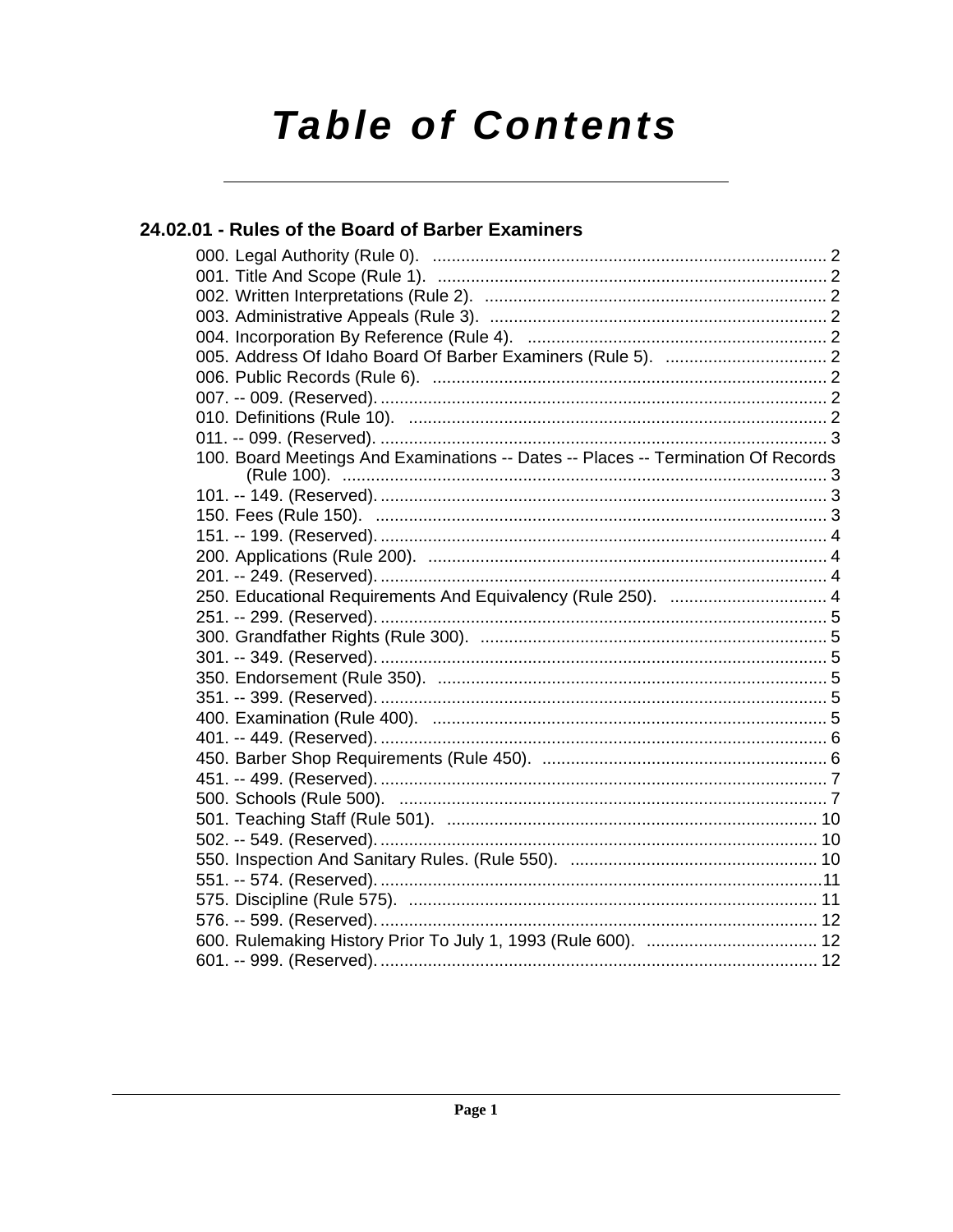#### **IDAPA 24 TITLE 02 CHAPTER 01**

#### **24.02.01 - RULES OF THE BOARD OF BARBER EXAMINERS**

#### <span id="page-1-1"></span><span id="page-1-0"></span>**000. LEGAL AUTHORITY (RULE 0).**

These rules are hereby prescribed and established pursuant to the authority vested in the Board of Barber Examiners by the provisions of Section 54-521, Idaho Code. (7-1-93)

#### <span id="page-1-2"></span>**001. TITLE AND SCOPE (RULE 1).**

These rules shall be cited as IDAPA 24.02.01, "Rules of the Board of Barber Examiners." (7-1-93)

#### <span id="page-1-3"></span>**002. WRITTEN INTERPRETATIONS (RULE 2).**

The board may have written statements that pertain to the interpretation of the rules of this chapter. Such interpretations, if any, are available for public inspection and copying at cost in the main office of the Bureau of Occupational Licenses. (3-13-02) Occupational Licenses.

#### <span id="page-1-4"></span>**003. ADMINISTRATIVE APPEALS (RULE 3).**

Administrative appeals shall be governed by the Administrative Procedure Act, Title 67, Chapter 52, Idaho Code. (3-13-02)

#### <span id="page-1-5"></span>**004. INCORPORATION BY REFERENCE (RULE 4).**

These rules do not incorporate by reference any document other than those sections of Idaho Code so referenced. (3-13-02)

#### <span id="page-1-10"></span><span id="page-1-6"></span>**005. ADDRESS OF IDAHO BOARD OF BARBER EXAMINERS (RULE 5).**

[The office of the Board of Barber Examiners is located within the Bureau of Occupational Licenses, Owyhee Plaza,](http://www.ibol.idaho.gov/bar.htm) 1109 Main Street, Suite 220, Boise, Idaho 83702. The phone number of the Board is (208) 334-3233. The Board's FAX number is (208) 334-3945. The Board's e-mail address is ibol@ibol.state.id.us. The Board's official web site is at http://www.ibol.idaho.gov/bar.htm. (3-24-05)

#### <span id="page-1-7"></span>**006. PUBLIC RECORDS (RULE 6).**

The records associated with the Board of Barber Examiners are subject to the provisions of the Idaho Public Records<br>Act, Title 9, Chapter 3, Idaho Code. (3-13-02) Act, Title 9, Chapter 3, Idaho Code.

#### <span id="page-1-8"></span>**007. -- 009. (RESERVED).**

#### <span id="page-1-12"></span><span id="page-1-9"></span>**010. DEFINITIONS (RULE 10).**

**01. Approved or Approval**. Approved by or approval of the Board as evidenced by formal action of the Board by a written instrument signed by the chairman of the Board or its agent. (3-13-02)

**Barber College**. A school or college approved by the Board to teach the practice of barbering as on 54-507, Idaho Code, and these rules. (3-13-02) required by Section 54-507, Idaho Code, and these rules.

<span id="page-1-13"></span><span id="page-1-11"></span>**03. Board**. The Board of Barber Examiners as prescribed in Section 54-521, Idaho Code. (7-1-93)

**04. First Aid Kit**. First-aid kit means an identifiable assortment of medical supplies, including adhesive bandages, skin antiseptic, disposable gloves, and gauze, which may be used for cleaning and protecting minor emergency traumas of the human body. (3-13-02)

**05. Hospital Grade**. Hospital Grade means a sanitizing agent registered by the Environmental Protection Agency as an effective germicidal/bactericidal, fungicidal, and virucidal disinfectant when used in accordance with the manufacturer's instructions. (7-1-98) accordance with the manufacturer's instructions.

<span id="page-1-15"></span><span id="page-1-14"></span>**06.** Practice of Barbering. Practice of barbering as defined by Section 54-502(2), Idaho Code.

(3-13-02)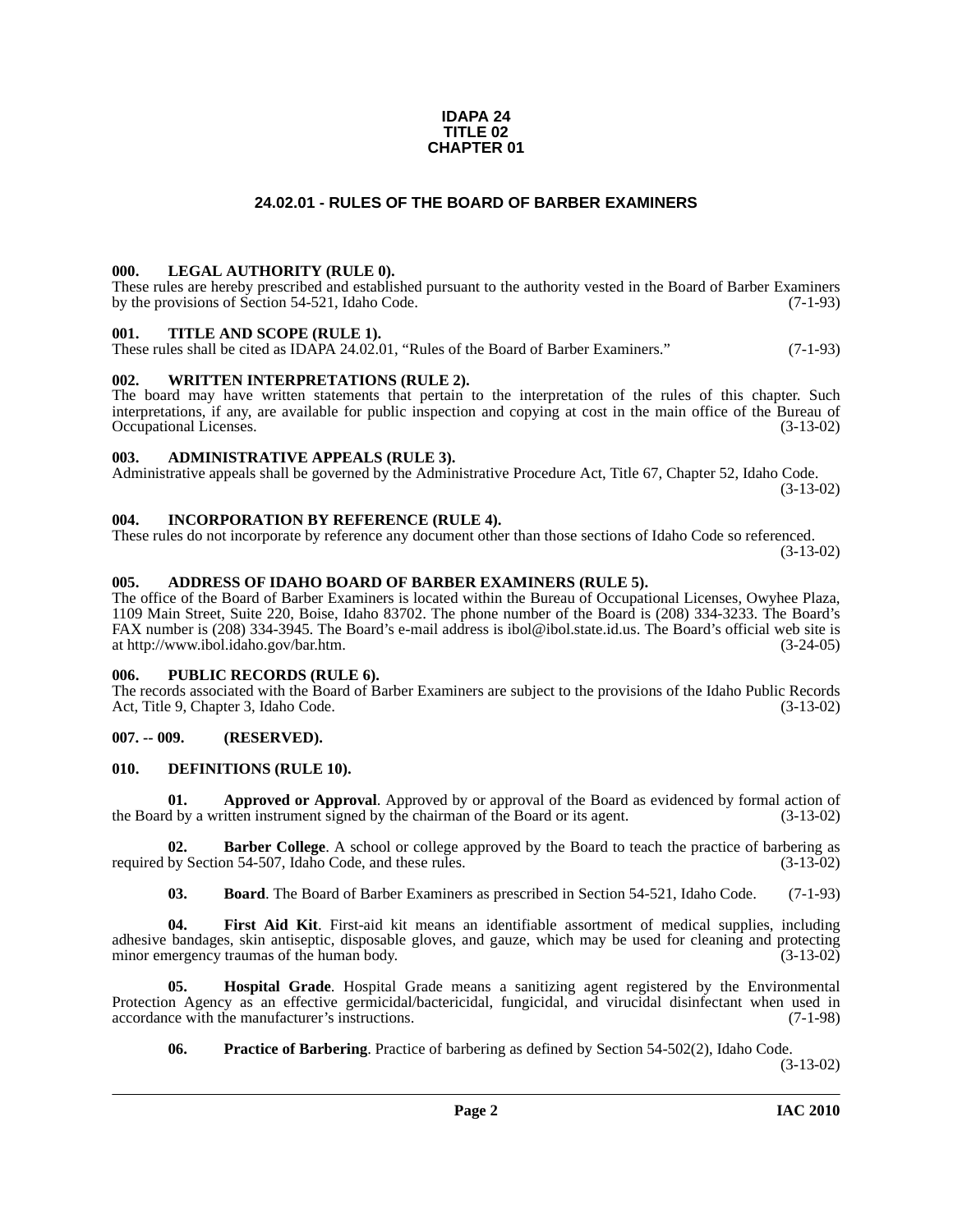<span id="page-2-15"></span>**07. Practice of Barber-Styling**. Practice of Barber-Styling as defined by Section 54-502(1), Idaho Code or under the supervision of an instructor as provided in Section 54-507, Idaho Code. (3-13-02)

**08. Barber**. Any person who holds a valid license authorizing said person to practice as a barber pursuant to Section 54-501, Idaho Code. (3-13-02)

<span id="page-2-7"></span>**09. Barber-Stylist**. Any person who holds a valid license authorizing said person to practice as a barber-stylist pursuant to Section 54-501, Idaho Code. (3-13-02)

<span id="page-2-6"></span>**10. Barber Teacher or Instructor**. Any person who holds a valid license pursuant to Section 54-502, Idaho Code, authorizing said person to teach or practice barbering and barber-styling. The words "Teacher" and<br>
"Instructor" mean the same and are used synonymously. (5-8-09) "Instructor" mean the same and are used synonymously.

<span id="page-2-17"></span>**11. Theoretical Scientific Study**. The study of theoretical subjects of instruction in the practice of g which shall include the subjects set forth in Section 54-507, Idaho Code. (7-1-93) barbering which shall include the subjects set forth in Section 54-507, Idaho Code.

<span id="page-2-5"></span>12. **Barber Shop**. Any establishment licensed pursuant to Section 54-501, Idaho Code, in which barbering or barber-styling is practiced. (3-13-02)

<span id="page-2-4"></span>**13. Access**. For the purpose of licensed establishments, access shall be defined as a minimum three (3) foot wide unobstructed path within a primary establishment that allows passage to and from entrances, common areas, water sources, restrooms, and contiguous establishments and does not encroach on or overlap any contiguous establishment. (3-13-02)

<span id="page-2-10"></span>**14. Direct Personal Supervision**. Direct personal supervision shall be defined as supervision by a properly licensed person who is physically present within the licensed area of a school or shop. (3-13-02)

**15. Bureau**. The Bureau of Occupational Licenses as prescribed in Sections 54-605 and 67-2602, Idaho Code. (3-13-02)

<span id="page-2-0"></span>**011. -- 099. (RESERVED).**

#### <span id="page-2-9"></span><span id="page-2-1"></span>**100. BOARD MEETINGS AND EXAMINATIONS -- DATES -- PLACES -- TERMINATION OF RECORDS (RULE 100).**

<span id="page-2-8"></span>**01. Board Meetings**. Regular Board of Barber Examiners meetings shall be held at the office of the Bureau of Occupational Licenses on the second Monday of each July and at such other times and places as may be determined by the Board. (3-13-02)

<span id="page-2-13"></span>**02. Examinations**. Examinations for licensure shall be offered at least two (2) times a year and shall be published annually. (5-8-09)

<span id="page-2-16"></span>**03. Records**. All records in the office of the Bureau of Occupational Licenses of applicants who have not qualified for licensure within five (5) years of receipt of an application for licensure under the Barber Law will be terminated and destroved. (5-8-09) terminated and destroyed.

#### <span id="page-2-2"></span>**101. -- 149. (RESERVED).**

#### <span id="page-2-14"></span><span id="page-2-3"></span>**150. FEES (RULE 150).**

**Examination Fee.** Examination fee of seventy-five dollars (\$75) shall be required for each examination administered by the Board. The fee for those examinations administered by a third party administrator shall be that fee determined by the examination administrator and shall be paid directly to the administrator by the applicant.  $(5-8-09)$ 

<span id="page-2-12"></span><span id="page-2-11"></span>**02. Endorsement Fee**. Endorsement fee - eighty dollars (\$80). (7-1-93)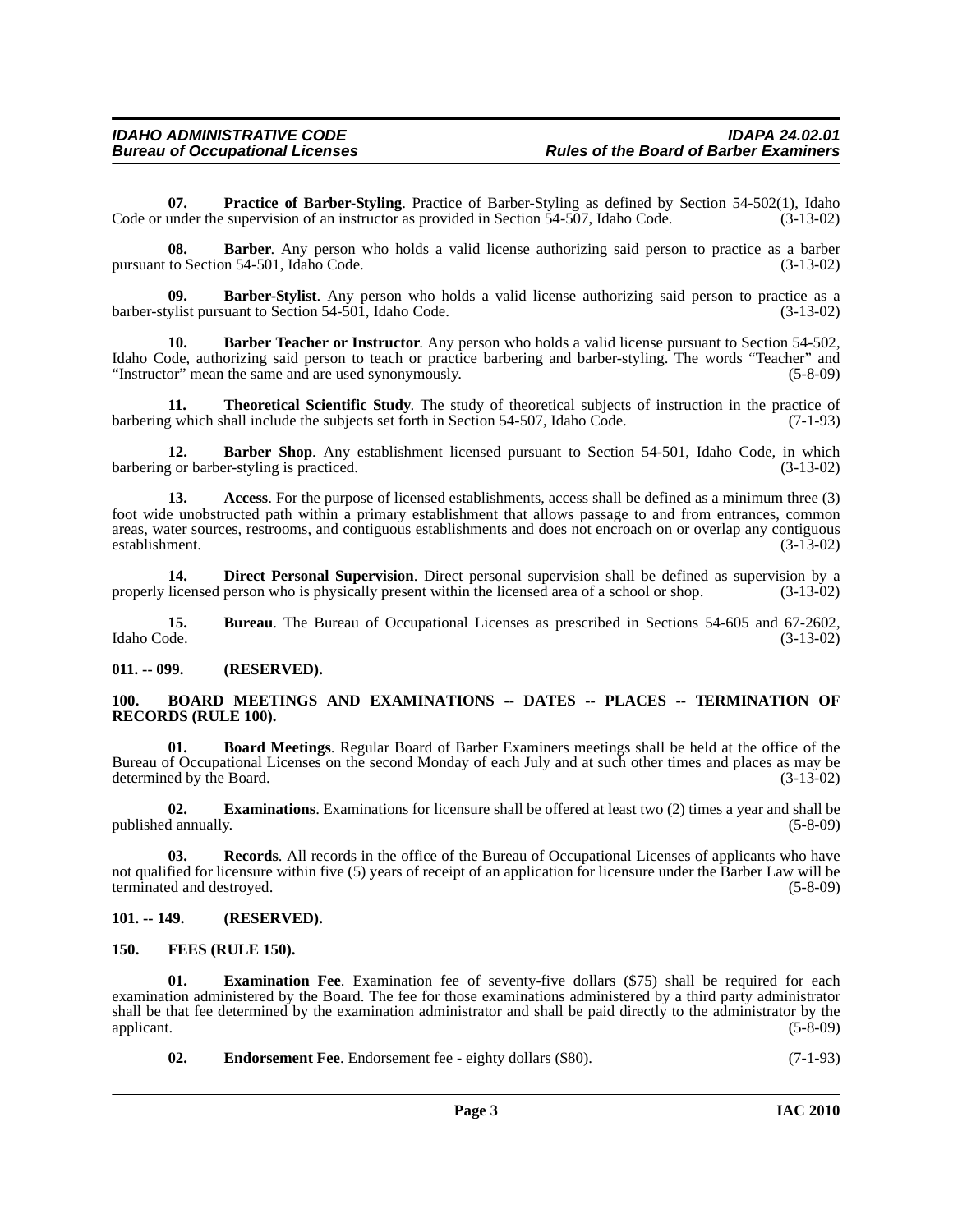<span id="page-3-13"></span>**03. Original Barber and Barber-Stylist License Fee**. Original Barber and Barber-Stylist License Fee - twenty-five dollars (\$25). (3-24-05)

**04. Annual Renewal Fee for Barber and Barber-Stylist License**. Annual renewal fee for Barber and Barber-Stylist license - twenty-five dollars (\$25). (3-24-05)

<span id="page-3-14"></span><span id="page-3-5"></span><span id="page-3-4"></span>**05. Original Barbershop License Fee**. Original Barbershop license fee - fifty dollars (\$50). (3-18-99)

**06.** Annual Renewal Fee for Barbershop License. Annual renewal fee for Barbershop license - thirty dollars (\$30). (3-18-99) dollars (\$30). (3-18-99)

**07. Original License and Annual Renewal Fee For Barber College License**. Original license and annual renewal fee for Barber College license - two hundred dollars (\$200). (3-13-02)

<span id="page-3-19"></span><span id="page-3-16"></span><span id="page-3-15"></span>**08. Teacher Certificate Examination**. Teacher certificate examination - one hundred dollars (\$100).  $(7-1-93)$ 

**09. Original Teacher License and Annual Renewal For Teacher License**. Original teacher license and annual renewal for teacher license - twenty-five dollars (\$25). (3-24-05)

<span id="page-3-18"></span><span id="page-3-7"></span>**10. Renewal and Reinstatement of Licenses**. See Sections 54-518 and 67-2614, Idaho Code. (7-1-93)

<span id="page-3-0"></span>**151. -- 199. (RESERVED).**

#### <span id="page-3-6"></span><span id="page-3-1"></span>**200. APPLICATIONS (RULE 200).**

**01. Complete Application for License**. All applications for license shall be made on forms furnished by the Bureau of Occupational Licenses and received in that office at least thirty (30) days prior to the date of examination. All information requested on the application together with any required supporting documentation and the required fees must be received by the Bureau of Occupational Licenses before any application will be considered complete. (3-13-02)

<span id="page-3-17"></span>**02. Photographs Required**. One (1) passport photograph taken within the six (6) months prior to submission of the application, shall be provided. (Section 54-509, Idaho Code). (3-13-02)

<span id="page-3-12"></span>**03. Licensed Barber Instructor Continued Education**. Every licensed barber instructor must obtain twenty (20) hours of continued education approved by the board within the twelve (12) months preceding license renewal application. No more than eight (8) hours credit may be obtained in seminars, trade shows, etc. (3-13-02)

#### <span id="page-3-2"></span>**201. -- 249. (RESERVED).**

#### <span id="page-3-9"></span><span id="page-3-3"></span>**250. EDUCATIONAL REQUIREMENTS AND EQUIVALENCY (RULE 250).**

<span id="page-3-11"></span>**01. High School Education**. The Idaho law as amended by the 1959 Session of the Idaho State Legislature requires that an applicant for license under Sections 54-506 and 54-512, Idaho Code, show proof of having at least two (2) years of high school education. This provision has been interpreted as satisfactory completion of the tenth grade - with eligibility to commence the eleventh grade. (3-13-02)

<span id="page-3-10"></span>**02. Equivalent Tenth Grade Education**. The Board will accept any test approved by the United States Department of Education for the purpose of determining equivalent tenth grade education. (4-5-00)

<span id="page-3-8"></span>**03. Degrees**. The Board will accept documents establishing admission to, or an associates, bachelors, or graduate degree from an accredited college or university for the purpose of determining equivalent tenth grade education. (5-8-09) education.  $(5-8-09)$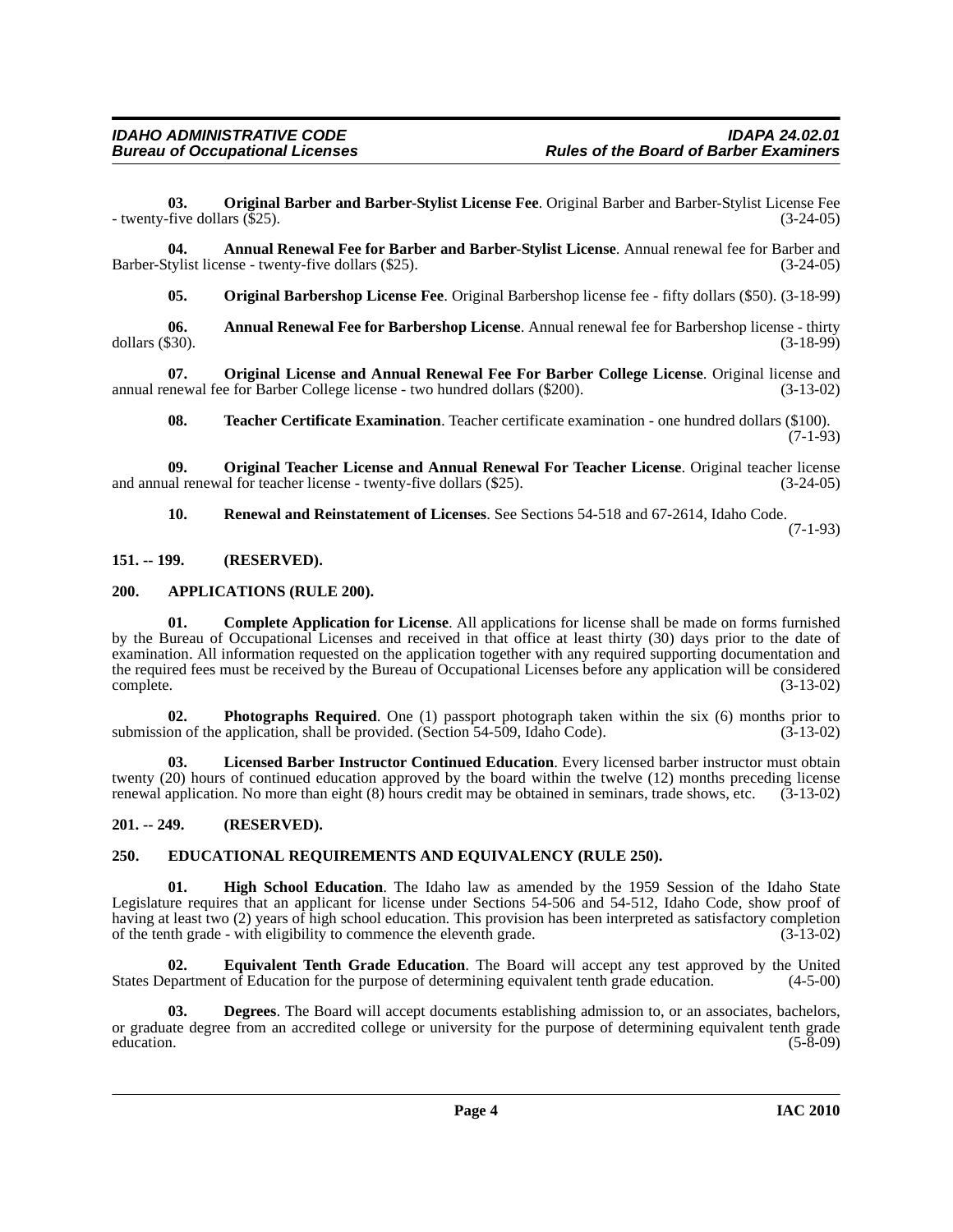## **Bureau of Occupational Licenses**

<span id="page-4-12"></span>**04. Test Fees**. All fees required for any examinations to determine equivalence are the responsibility of the applicant. If an applicant takes the GED equivalence examination and receives an average cutting score of not less than thirty-five (35), with no category below a cutting score of thirty (30), he or she is considered to have the equivalent of a tenth grade education. (3-13-02)

#### <span id="page-4-0"></span>**251. -- 299. (RESERVED).**

#### <span id="page-4-9"></span><span id="page-4-1"></span>**300. GRANDFATHER RIGHTS (RULE 300).**

Any person who held a current Idaho barber license on July 1, 2001 shall be issued an Idaho barber-stylist license upon written request to the Board and without payment of additional fees until June 30, 2003. (3-13-02)

#### <span id="page-4-2"></span>**301. -- 349. (RESERVED).**

#### <span id="page-4-3"></span>**350. ENDORSEMENT (RULE 350).**

#### <span id="page-4-10"></span><span id="page-4-7"></span>**01. Requirements for Licensure by Endorsement**. (3-13-02)

**a.** Applicants for license by endorsement under the provisions of Section 54-512, Idaho Code, must make application on the form provided by the Board and furnish proof of current license in another state or country, having requirements substantially equal to the requirements of Idaho, or who has a current license as a barber or barber-stylist in another state or country and has maintained that license for at least three (3) years immediately prior to making application in this state.

**b.** Certification of licensure must be completed and signed by the licensing agency of such other state, or country, and received in the office of the Bureau of Occupational Licenses directly from the licensing agency of such other state or country.  $(3-13-02)$ 

**c.** Each applicant must provide official documentation of having met the education requirements as set forth in Section 54-506, Idaho Code. Documentation must be received in the office of the Bureau of Occupational Licenses directly from the school registrar or other certifying entity. (3-13-02)

**d.** Applications for license by endorsement must be accompanied by the endorsement fee and the license fee. If the Idaho Barber Board finds that the applicant is ineligible for license by endorsement, but is eligible for license by examination, a refund may be made of the endorsement fee in excess of the required examination fee, and the applicant permitted to take the examination.  $(7-1-93)$ and the applicant permitted to take the examination.

**e.** The board shall require all applicants for endorsement to pass the Idaho jurisprudence examination as noted under Section 400 prior to licensure by endorsement. (3-13-02)

<span id="page-4-11"></span>**02. Requirements for Licensure by Examination**. Credit of fifty (50) hours of instruction in an approved school of barbering, will be given for each three (3) months of practical experience as a licensed barber or a barber-stylist in another state, territory, possession or country. (Example: If a barber-stylist, is licensed in a state which does not have requirements equal to the requirements of Idaho, or for any other reason does not have endorsement with Idaho, such applicant is required to meet the educational requirements of Idaho.) If he has completed a course of one thousand six hundred (1,600) hours of instruction in a licensed school in such other state and has one (1) year of practical experience as a licensed barber-stylist, he is considered to have completed two hundred (200) hours of instruction in school, and is eligible to take the examination for Idaho barber-stylist license.

(3-13-02)

#### <span id="page-4-4"></span>**351. -- 399. (RESERVED).**

#### <span id="page-4-8"></span><span id="page-4-5"></span>**400. EXAMINATION (RULE 400).**

<span id="page-4-6"></span>**01.** Content and Passing Grade on Exam. The examination will consist of three (3) portions: theory, Idaho Jurisprudence and practical. An applicant must obtain at least a seventy-five percent  $(75\%)$  grade on each portion to pass the examination.  $(3-13-02)$ portion to pass the examination.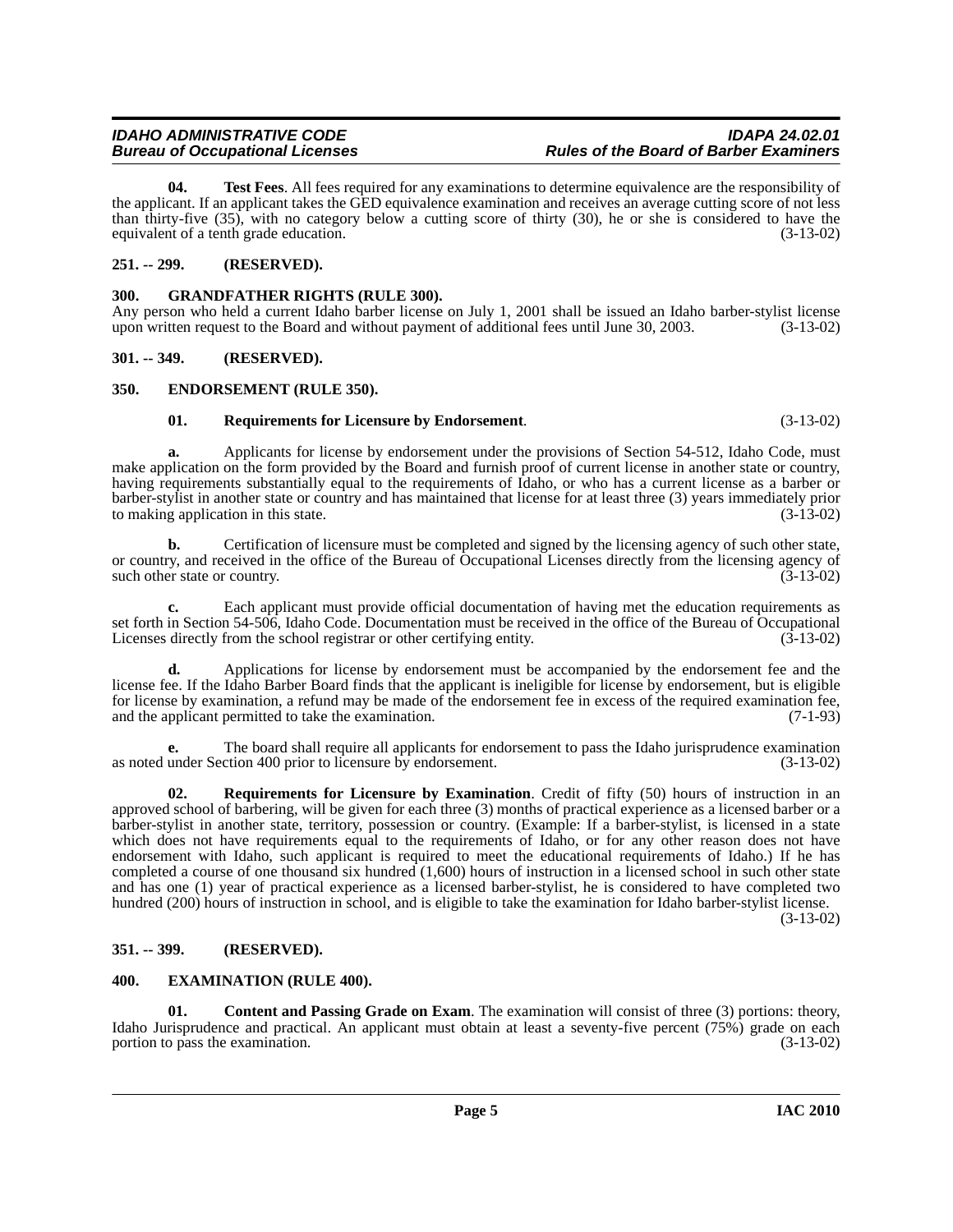<span id="page-5-5"></span>**02. Subjects on Exam**. The examination for licensure as a barber or barber-stylist shall consist of a: (3-13-02)

**a.** Practical demonstration of all or any combination of those services outlined in Section 54-502(2), Idaho Code, for barbers or Section 54-502(1), Idaho Code, for barber-stylists; and (3-13-02)

**b.** Written theory examination covering those topics outlined in Section 54-507(2), Idaho Code, for Section 54-507(1). Idaho Code, for barber-stylists: and (3-13-02) barbers or Section 54-507(1), Idaho Code, for barber-stylists; and

Written jurisprudence examination covering Title 54, Chapter 5, Idaho Code and IDAPA 24.02.01<br>rd of Barber Examiners." (3-13-02) "Rules of the Board of Barber Examiners."

#### <span id="page-5-0"></span>**401. -- 449. (RESERVED).**

#### <span id="page-5-1"></span>**450. BARBER SHOP REQUIREMENTS (RULE 450).**

#### <span id="page-5-4"></span><span id="page-5-2"></span>**01. Primary Shop, Licensure and Operation Requirements**. (7-1-93)

**a.** Application for a shop license shall be made on forms available from the Bureau and shall include plans and specifications complying with local ordinances and zoning requirements. All applications shall be submitted to the Idaho Barber Board for approval and a license must be issued before a new shop may open for business;<br>(3-13-02) business;  $(3-13-02)$ 

**b.** There is a clearly defined and designated working floor space of adequate dimension to allow the safe and sanitary practice of barbering or barber-styling for all individual stations that may be in operation in addition<br>(3-13-02) to any restroom and access areas;

**c.** Business other than cosmetology or barber shops, and living quarters shall be separated by solid ovable walls or partitions and solid closable doors; (3-13-02) and immovable walls or partitions and solid closable doors;

**d.** There is an approved hot and cold running water source and drainage systems with the perimeters of the primary shop and separate from the toilet facilities that is accessible and available also to any contiguous cosmetology or barber shop that may not have said facility within the defined area of the contiguous shop; (3-13-02)

**e.** The primary shop area does not overlap any portion of a contiguous or other primary shop designated area; (3-13-02)

**f.** There is access to restrooms facilities from within the building in which the shop is located; and (3-13-02)

**g.** Home shops must provide a separate outside entrance directly into the shop. All doors to a shop from adjacent rooms shall be closed. (7-1-93)

#### <span id="page-5-3"></span>**02. Contiguous Shop, Licensure and Operation Requirements**. (7-1-93)

**a.** Application for a shop license shall be made on forms available from the Bureau and shall include plans and specifications complying with local ordinances and zoning requirements. All applications shall be submitted to the Idaho Barber Board for approval and a license must be issued before a new shop may open for business.  $(3-13-02)$ 

**b.** The area licensed as a contiguous shop shall be contiguous by a minimum three (3) foot access to an area licensed as a primary cosmetology establishment or primary barber shop. (3-13-02)

**c.** The licensed contiguous shop area shall not overlap any portion of another contiguous shop ed area.  $(3-13-02)$ designated area.

**d.** The licensed contiguous shop area shall provide adequate dimension to allow the safe and sanitary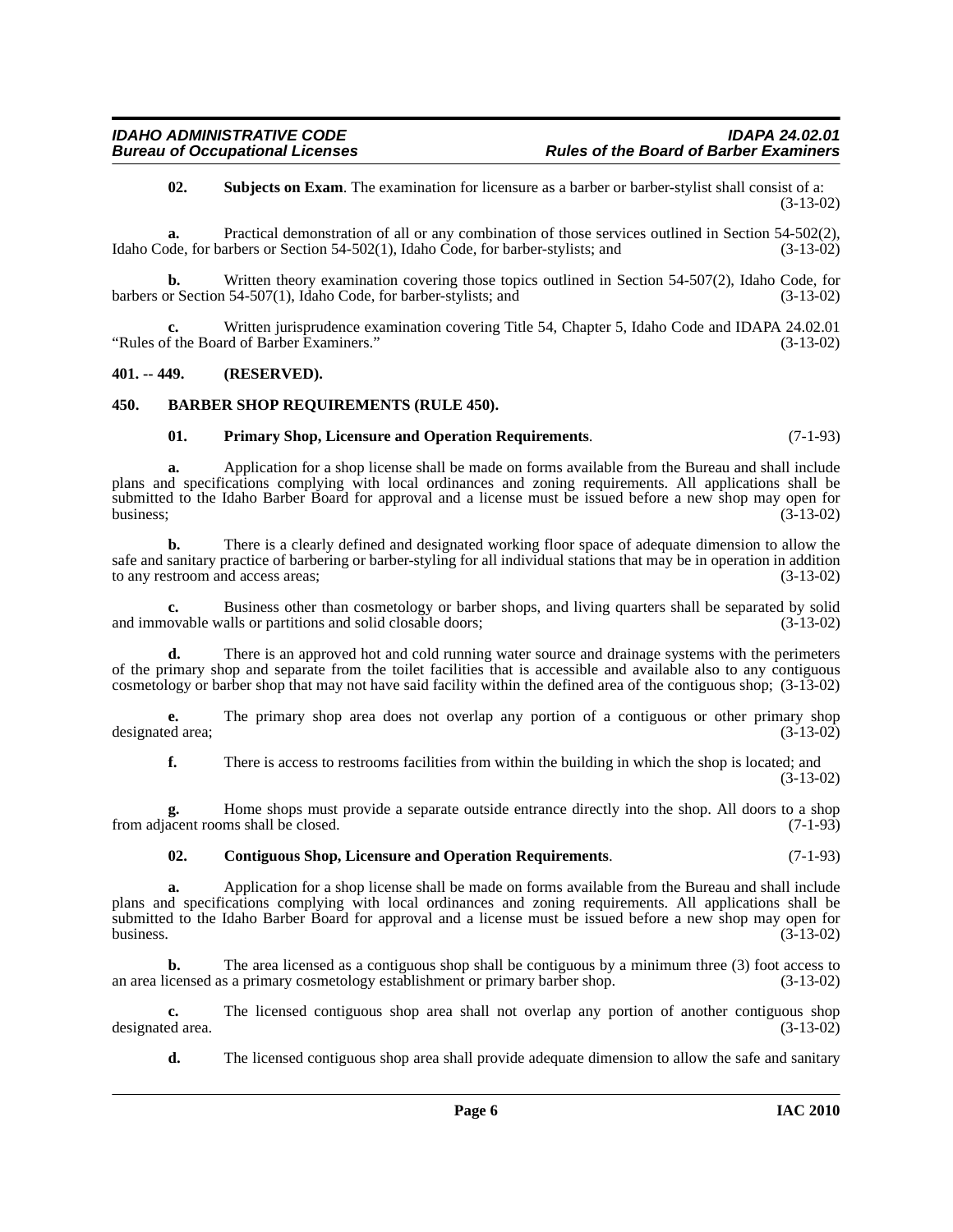| practice of barbering or barber-styling for all individual stations that may be in operation. | $(3-13-02)$ |
|-----------------------------------------------------------------------------------------------|-------------|
| There is access to restrooms from within the building.                                        | $(7-1-93)$  |

#### <span id="page-6-4"></span>**03. Barber Shop Changes in Ownership or Location**. (3-13-02)

**a.** Whenever a change of ownership or location of a primary or contiguous barber shop occurs, an original registration fee must be paid and compliance with all rules concerning a new establishment met, before a new license will be issued. SHOP LICENSES ARE NOT TRANSFERABLE. (3-13-02)

**b.** Deletion of an owner from multiple ownership does not constitute a change in ownership.  $(7-1-93)$ 

**c.** Addition of an owner to multiple ownership constitutes a change in ownership. (7-1-93)

**d.** Whenever any shop ceases operation at the licensed location, the owner(s) shall notify the Board in writing that the shop is out of business and the establishment license shall be submitted to the Bureau. A new primary or contiguous establishment license will not be issued for any location that is currently licensed as an establishment at the time of application.  $(3-13-02)$ 

#### <span id="page-6-0"></span>**451. -- 499. (RESERVED).**

#### <span id="page-6-8"></span><span id="page-6-1"></span>**500. SCHOOLS (RULE 500).**

<span id="page-6-2"></span>**01. Barber College Instructor Requirements**. A barber college must be under the direct, personal ion of a registered barber instructor at all times. (7-1-93) supervision of a registered barber instructor at all times.

<span id="page-6-6"></span>**02. Out of State Barber College Requirements**. Barber colleges from out-of-state applying for approval must have licensed instructors in their schools and provide a course of instruction in those areas required in Section 54-507, Idaho Code. (3-13-02) Section 54-507, Idaho Code.

**03. Barber College Maximum Student Enrollment**. No barber college shall enroll more students than may be adequately supervised, based on the requirements of Section 54-507, Idaho Code. Students enrolled for instructor training shall not count as instructors for the purpose of the instructor/student ratio. (3-13-02)

#### <span id="page-6-5"></span><span id="page-6-3"></span>**04. Identification**. (7-1-93)

**a.** Each barber college shall advertise to the public that it is a barber college by displaying a sign which shall contain in letters not less than six inches (6") in height the words "Barber College" or "Barber School." (7-1-93)

**b.** Each barber college shall display in a conspicuous place on its premises a sign stating that the work done therein is done exclusively by students. (7-1-93)

**c.** Each barber college shall be separated completely from and have no connecting entrances with shops or other businesses other than licensed cosmetology schools. (3-13-02)

#### <span id="page-6-7"></span>**05. Sanitation**. (7-1-93)

**a.** Each barber college shall post in a conspicuous place on its premises for the public's information a copy of the rules governing sanitary conditions of barber shops and schools adopted by the Board. Each college shall require strict compliance by its students to the barber laws and rules. (3-13-02)

**b.** Any violation of Section 54-507, Idaho Code, or these rules by a barber college shall be cause for disciplinary action against the school license or, the revocation of approval in the case of an out of state school, by the Board. Any action by the Idaho State Barber Board for the revocation of a barber schools license or approval shall be<br>in accordance with the provisions set forth in Sections 54-507 and 54-521, Idaho Code. (3-13-02) in accordance with the provisions set forth in Sections 54-507 and 54-521, Idaho Code.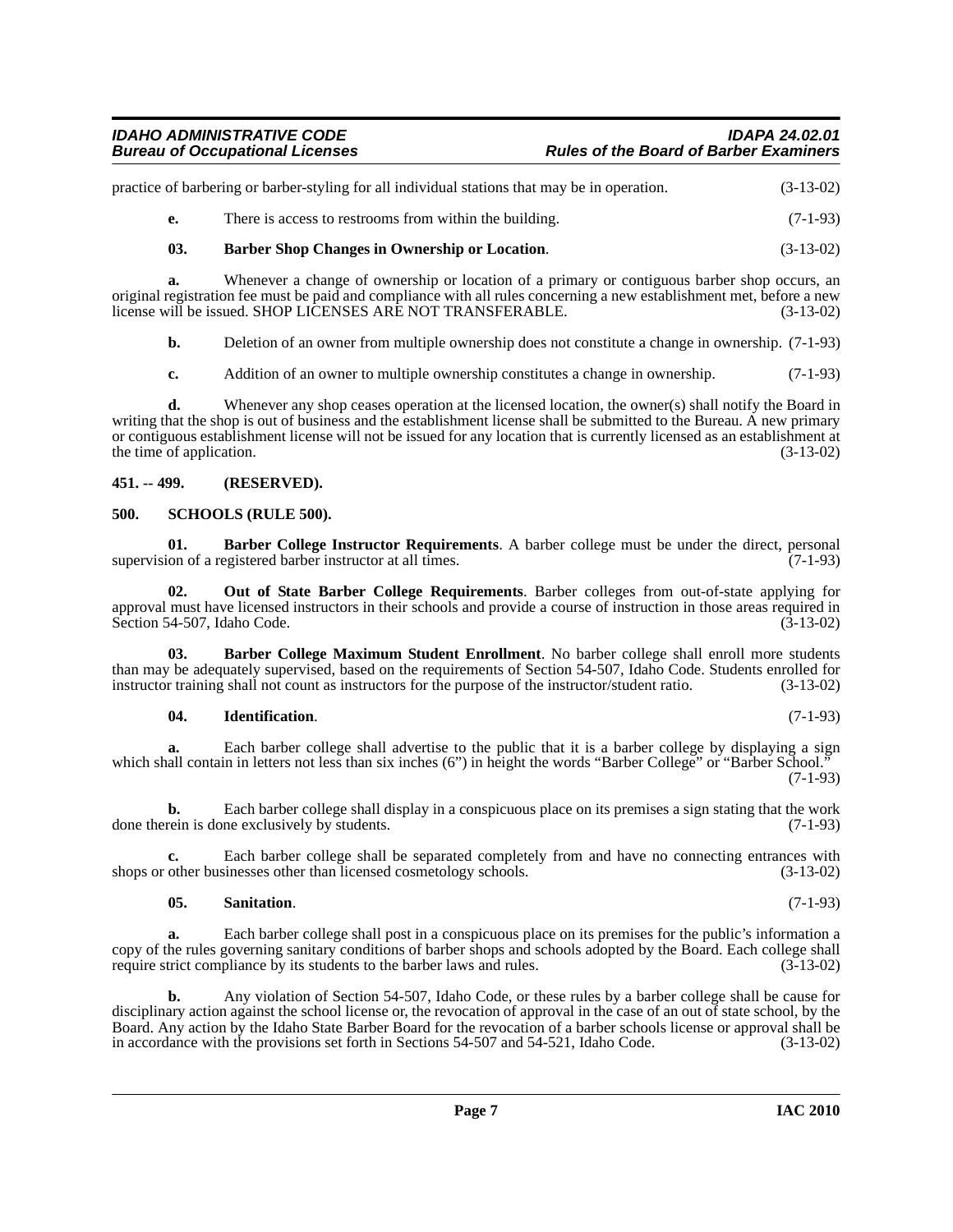**c.** Each barber college shall have adequate space, ventilation and lighting to allow for the safe and instruction of all phases of barbering and barber-styling as approved by the Board. (3-13-02) sanitary instruction of all phases of barbering and barber-styling as approved by the Board.

**d.** Each barber college shall provide one (1) restroom for men and one (1) restroom for women. Each restroom shall include a sink with hot and cold running water and approved drainage system. (3-13-02)

<span id="page-7-4"></span>**06.** Space Required. Each barber college shall have within the premises in which it is located adequate of facilities to safely accommodate all students, instructors, and customers. (3-13-02) space and facilities to safely accommodate all students, instructors, and customers.

<span id="page-7-0"></span>**07. Barber Chair Required**. Each barber chair in each such college shall be of such construction that it may be readily cleaned and it shall be mechanically workable and in good working order. Space between barber chairs, and the workstand or wall, shall be adequate so that no student will be hampered in the performance of his work. Compliance with the requirements of this subsection shall be subject to the determination of the Board and its approval. (7-1-93)

<span id="page-7-2"></span>**08. Equipment Requirements**. Each barber college shall have, within the premises in which it is located, adequate equipment, materials, and facilities to provide a complete course of instruction in all phases of barbering and barber-styling. (3-13-02)

**a.** Classroom and training areas - The classroom and training areas shall be equipped with sufficient seating capacity and work stations for all enrolled students. (3-13-02)

**b.** Each barber college shall furnish each student upon enrollment, a copy of the Barber Laws and Rules.  $(3-13-02)$ 

<span id="page-7-5"></span>**09. Textbooks**. Schools shall use texts that cover all phases of barbering and barber-styling. (3-13-02)

#### <span id="page-7-1"></span>**10. Curriculum -- Hours -- Theory -- Work Inspected -- Attendance -- School Examination**. (7-1-93)

**a.** Each barber college shall meet the requirements for admission of students as set forth in Sections 54-506 and 54-507, Idaho Code, and in these rules. (7-1-93)

**b.** Each barber college curriculum shall consist of not less than nine hundred (900) hours for barbers and one thousand eight hundred  $(1,800)$  hours for barber-stylists. Barber students must document satisfactory completion of the entire barber curriculum and graduation from a licensed or approved school before being eligible for the Idaho Barber examination. Barber-styling students must document satisfactory completion of the entire barber-styling curriculum and graduation from a licensed or approved school before being eligible for the Idaho barber-styling examination. The daily schedule of each student shall consist of at least one (1) clock hour of theoretical study or one (1) hour of clinical demonstration in a classroom. (3-13-02) theoretical study or one  $(1)$  hour of clinical demonstration in a classroom.

**c.** Each barber college shall submit complete curriculums for barbering and barber-styling and a school catalog on an annual basis with the application for license renewal to the Board for its approval. If there are no changes in the curriculum or catalog during the previous year, the school may submit a letter of explanation to the Board in place of the curriculum or catalog. (3-13-02)

**d.** Each barber college shall require attendance in all subjects. No Patron shall be released from a chair after being served by a student until all the work performed by the student has been thoroughly inspected and approved by an instructor. (4-5-00) approved by an instructor.

**e.** Each barber college shall issue a certificate of graduation to each student after satisfactory completion of their course of instruction. (3-13-02)

#### <span id="page-7-3"></span>**11. Records Required of Colleges of Barbering**. (7-1-93)

**a.** Schools shall maintain monthly progress records of instruction for each student as established by school policy and procedures that will show daily attendance and academic grades of instructional progress.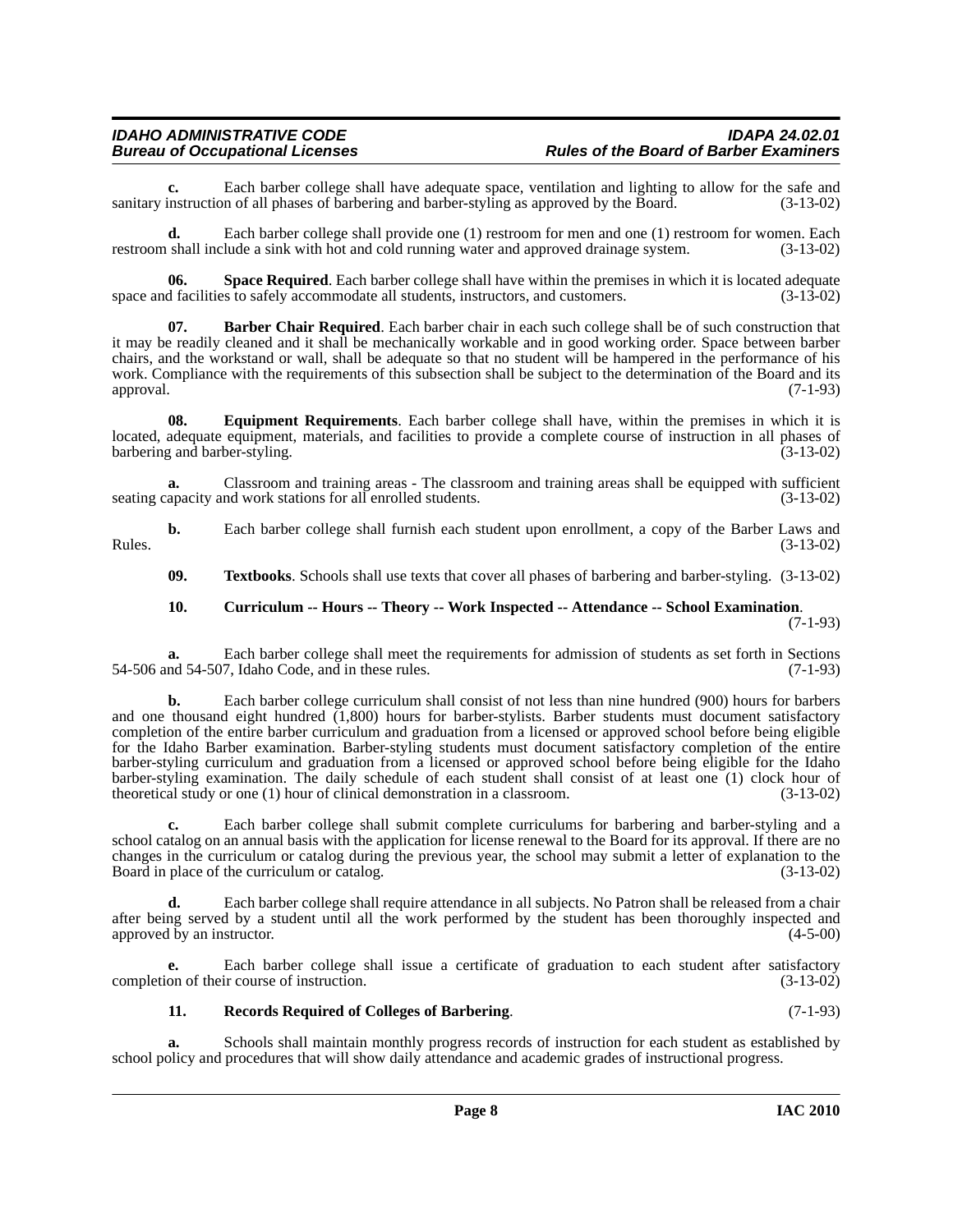(3-13-02)

**b.** Progress records shall be signed and dated by the student and a school official and a copy of the signed and dated record shall be provided to the student. The school shall maintain these records for a period of five (5) years following completion or termination of the student's instruction. These records are subject to inspection by the board or its agents at any time. (5-8-09)

**c.** The information shown on the progress record forms are to be transferred to a Student Record of Instruction form and provided to the student and maintained by the school for five (5) years. (5-8-09)

**d.** Each school will be inspected periodically by an agent of the Bureau of Occupational Licenses. (7-1-93)

**e.** When a student's course of instruction at a school has been completed or terminated, the completed operations, and number of hours of instruction are to be recorded by the school on the Record of Instruction Form. This form shall be provided to the student and maintained by the school for five (5) years. (5-8-09)

**f.** A record of the operations completed by each barber student shall be maintained and include all of the following:  $(3-13-02)$ 

| $\mathbf{i}$ . | Haircut.                             | $(3-13-02)$ |
|----------------|--------------------------------------|-------------|
| ii.            | Blow dry (does not include haircut). | $(3-13-02)$ |
| iii.           | Shampoo.                             | $(3-13-02)$ |
| iv.            | Shave or Beard Trim.                 | $(3-13-02)$ |
| V.             | Facial or Massage.                   | $(3-13-02)$ |
| vi.            | Hair or Scalp Treatment.             | $(3-13-02)$ |
| vii.           | Curling Iron.                        | $(3-13-02)$ |

viii. Hygiene and Sanitation shall be taught on a continuing basis and indicated on the report form by a grade.  $(7-1-93)$ 

**g.** A record of the operations completed by each barber-styling student shall be maintained and **g.** A record of the operations completed by each barber-styling student shall be maintained and include all of the following: (3-13-02)

| i.    | Haircut.                                   | $(3-13-02)$ |
|-------|--------------------------------------------|-------------|
| ii.   | Style/blow dry (does not include haircut). | $(3-13-02)$ |
| iii.  | Shampoo.                                   | $(3-13-02)$ |
| iv.   | Permanent Wave.                            | $(3-13-02)$ |
| V.    | Shave or Beard Trim.                       | $(3-13-02)$ |
| vi.   | Facial or Massage.                         | $(3-13-02)$ |
| vii.  | Color/Bleach/Rinse.                        | $(3-13-02)$ |
| viii. | Hair or Scalp Treatment.                   | $(3-13-02)$ |
| ix.   | Curling Iron.                              | $(3-13-02)$ |
|       |                                            |             |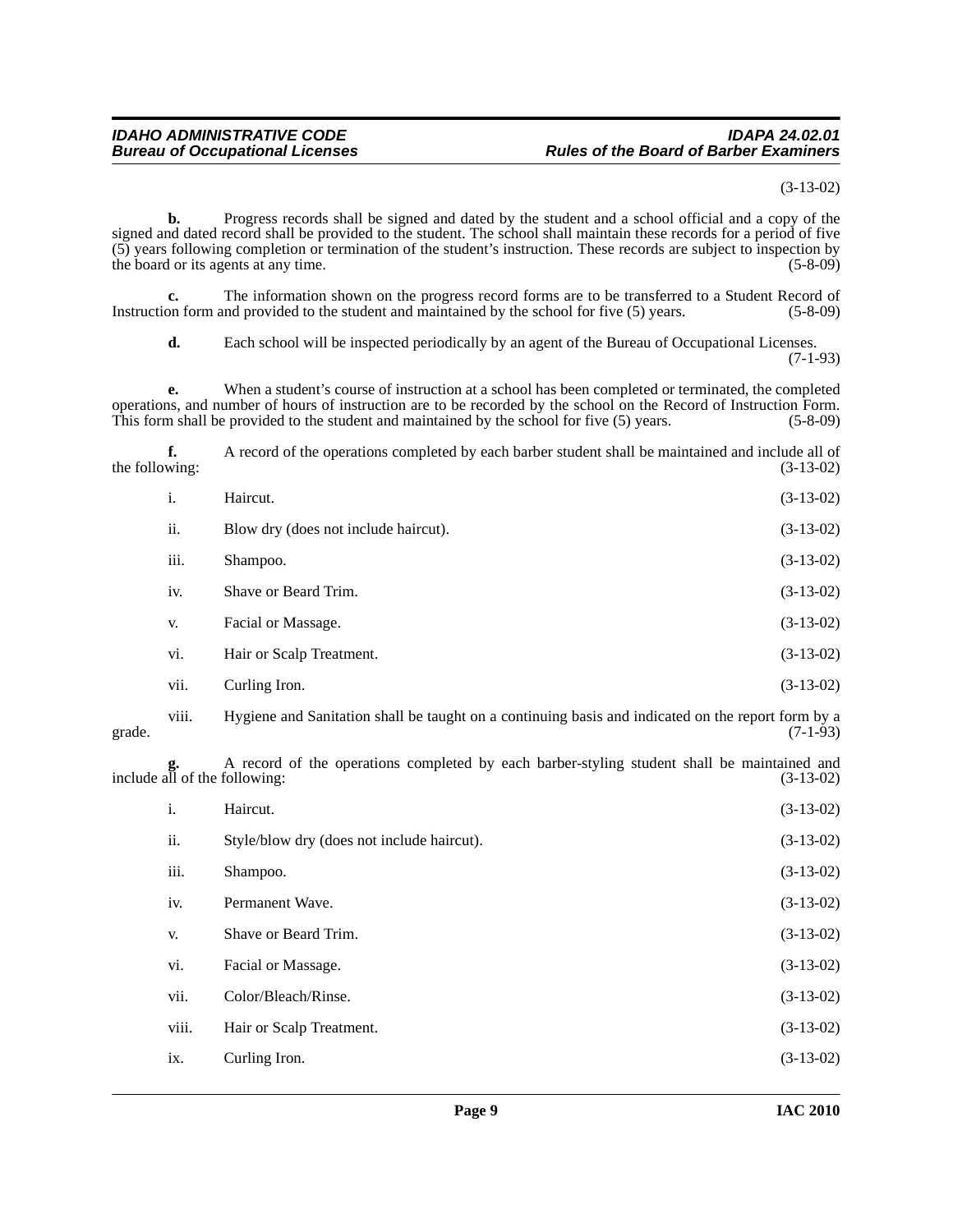x. Hygiene and Sanitation shall be taught on a continuing basis and indicated on the report form by a grade.  $(3-13-02)$ 

#### <span id="page-9-7"></span><span id="page-9-0"></span>**501. TEACHING STAFF (RULE 501).**

<span id="page-9-6"></span>**01. Qualifications of Instructor**. No person shall teach or be employed to teach in any barber school le state who at the time of rendering such service is not a holder of an instructor's license. (3-13-02) within the state who at the time of rendering such service is not a holder of an instructor's license.

**02.** Scope of Instruction. An instructor shall teach only those areas of practice for which the instructor is licensed.  $(3-13-02)$ is licensed.  $(3-13-02)$ 

<span id="page-9-4"></span>**03. Number of Instructors Requirement**. One (1) instructor must be employed and physically present in the school for each fifteen (15) students or fractional part thereof. (3-13-02)

**04. Licensed Instructors**. Only those persons holding a valid instructors license shall count toward the instructor/student ratio. Persons holding cosmetology instructor licenses shall count toward the instructor student ratio only when teaching under the direct personal supervision of a licensed barber instructor. (3-13-02)

#### <span id="page-9-1"></span>**502. -- 549. (RESERVED).**

#### <span id="page-9-3"></span><span id="page-9-2"></span>**550. INSPECTION AND SANITARY RULES. (RULE 550).**

Each cosmetological establishment and school of cosmetology and barber shop and school of barbering is subject to inspection by agents of the board or bureau in accordance with the following rules (reference Section 54-824, and 54-<br>524, Idaho Code). Grade score is indicated by number following rule. (7-1-93) 524, Idaho Code). Grade score is indicated by number following rule.

<span id="page-9-5"></span>**01. Premises**. All shops and schools shall be open to inspection during business hours to authorized agents of the Cosmetology/Barber Boards. Shops and schools must be separated from living areas by substantial walls and/or closable doors. All shops and schools must be maintained in an orderly manner and shall be heated, lighted, and ventilated so as to be safe and comfortable to the operators and patrons. Score - 5 (7-1-98)

**02. Floors, Walls, and Ceilings**. Floors, walls, ceilings, furniture, and all other fixtures shall be kept clean and in good repair at all times. Score - 5 (7-1-98)

**03.** Instrument Cleaning. All instruments used by operators shall be thoroughly cleaned after each use and prior to storage and/or sanitation. Score - 15 (7-1-98)

**04. Instrument Sanitation**. All instruments used by operators shall be sanitized, after cleaning and prior to use, with a sanitizing agent registered by the Environmental Protection Agency as Hospital Grade or better. Every precaution shall be taken to prevent the transfer of disease-causing pathogens from person to person. Score - 15 (7-1-98)

**05. Towels**. Clean towels shall be used for each patron served. A clean paper or cloth neckband shall be used to provide a sanitary barrier which shall be maintained between each patron's neck and all multi-use capes. Paper towels and paper neckstrips shall be disposed of after one (1) use. Score - 5 (7-1-98)

**06. Storage of Equipment**. All instruments, towels, and linens shall be stored in clean, closed cabinets, drawers, and/or containers after they are cleaned and sanitized. Score - 5 (7-1-98)

**07. Dispensers**. All solutions and/or compounds shall be maintained and dispensed in a sanitary manner. All single-use applicators shall be disposed of after one (1) use. Paraffins, waxes and all other solutions and/ or compounds shall be maintained free of any foreign contaminants. Score - 5 (7-1-98)

**08.** Uniforms. All clothing worn by operators shall be clean and washable. Score - 5 (7-1-98)

**09. Water Supply**. Water supplies shall be from an approved source. Sufficient basins with hot and cold running water, approved drainage systems, soap and single-use towels shall be conveniently located within the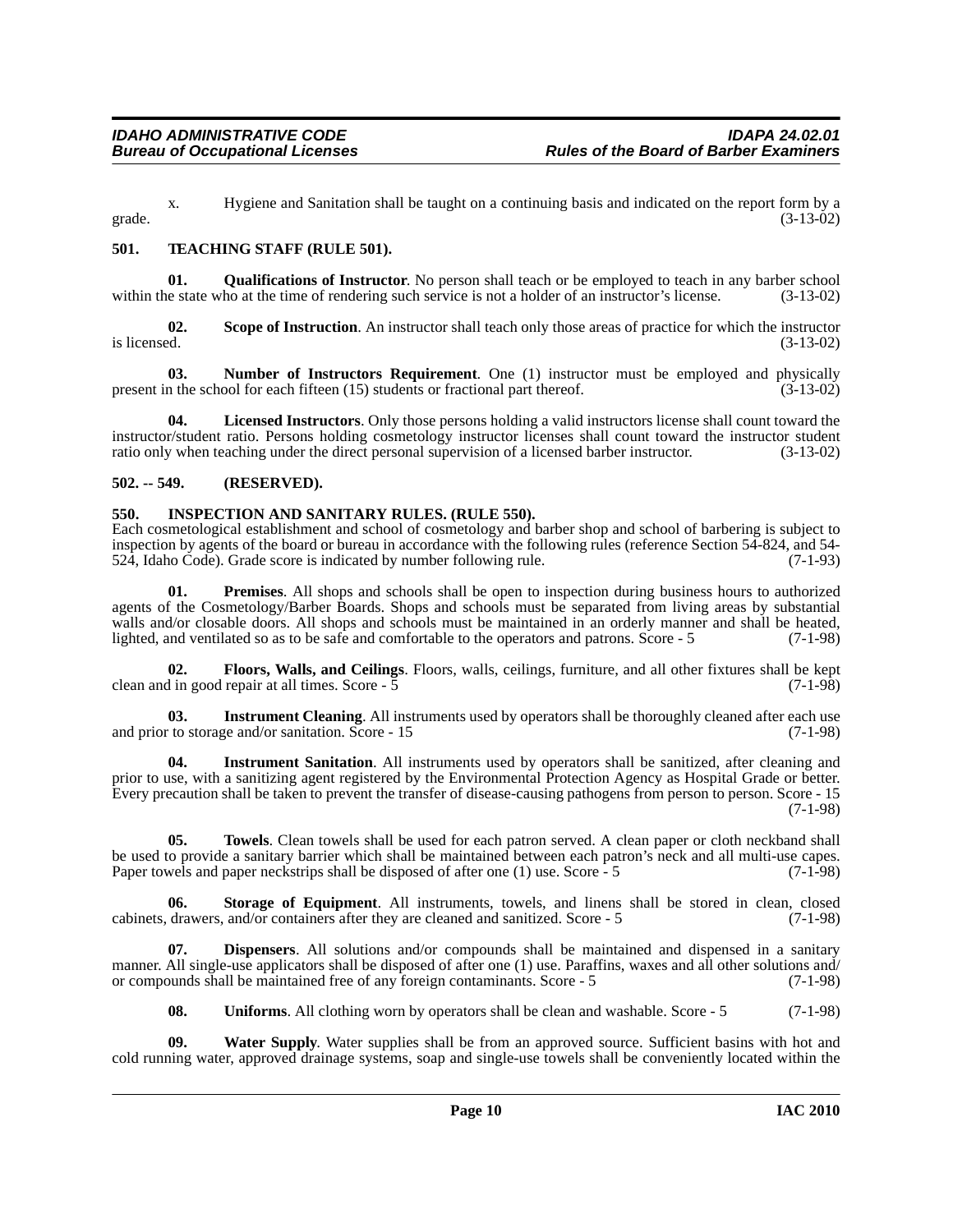work area. Every operator and/or student shall wash their hands prior to providing service to any patron. Score - 10 (7-1-98)

**10. Toilet Facilities**. Clean adequate and convenient toilet facilities located and accessible from within the building where the shop or school is located, shall be available for use by operators and patrons. A basin with hot and cold running water, approved drainage systems, soap and single-use towels shall be provided within said facilities. Score - 10 (7-1-98) facilities. Score - 10

**11. Safety**. Each shop and school shall have a clearly identifiable first-aid kit readily accessible on the premises. No animals are allowed in shops or schools except those animals trained to provide service to the physically impaired. Score - 5 (7-1-98) physically impaired. Score - 5

**12. Licenses and Certificates**. All shops and schools must be licensed prior to their operation and must be under the direct supervision of a licensed operator. A current shop and/or school license, valid operator license(s) or permit(s), a copy of these rules, and a valid classification card shall be conspicuously displayed in the work area of each shop and/or school for the information of operators, board agents, and the public in general.<br>Score - 15 (7-1-98) Score - 15  $(7-1-98)$ 

**13. Classification of Shops and Schools**. Following an inspection, each shop and school will receive classification as follows:  $100\%$  -  $90\%$  = "A";  $89\%$  -  $80\%$  = "B";  $79\%$  -  $0\%$  = "C." The "C" classification denotes an unacceptable rating and improvements are required within thirty (30) days for continued operation. (7-1-98)

IDAHO BOARD OF BARBER EXAMINERS Bureau of Occupational Licenses Owhyee Plaza, 1109 Main Street, Suite 200 Boise, Idaho 83702 (7-1-93)

#### <span id="page-10-0"></span>**551. -- 574. (RESERVED).**

#### <span id="page-10-1"></span>**575. DISCIPLINE (RULE 575).**

#### <span id="page-10-3"></span><span id="page-10-2"></span>**01. Proposed Fines**.

| <b>VIOLATION</b>                                                                                                                                 | <b>MAXIMUM FINE</b><br>(each violation) |
|--------------------------------------------------------------------------------------------------------------------------------------------------|-----------------------------------------|
| <b>Operating An Unlicensed Establishment/School.</b><br>Includes: Failure to obtain original license (includes change of ownership or location); | \$ 500                                  |
| Failure to renew license;                                                                                                                        | \$250                                   |
| <b>Unlicensed Practice.</b><br>Includes: Failure to renew license;                                                                               | \$ 250                                  |
| Practice beyond the scope of license/permit;                                                                                                     | \$250                                   |
| Practice with an altered license/permit.                                                                                                         | \$1,000                                 |
| <b>Allowing Unlicensed Practice.</b><br>Includes: Owners, Employees, Renters/Leasees, Partners, Family Members,<br>Others.                       | \$1,000                                 |
| <b>Practice In An Unlicensed Establishment.</b><br>Includes: Owners, Employees, Renters/Leasees, Partners, Family Members,<br>Others.            | \$250                                   |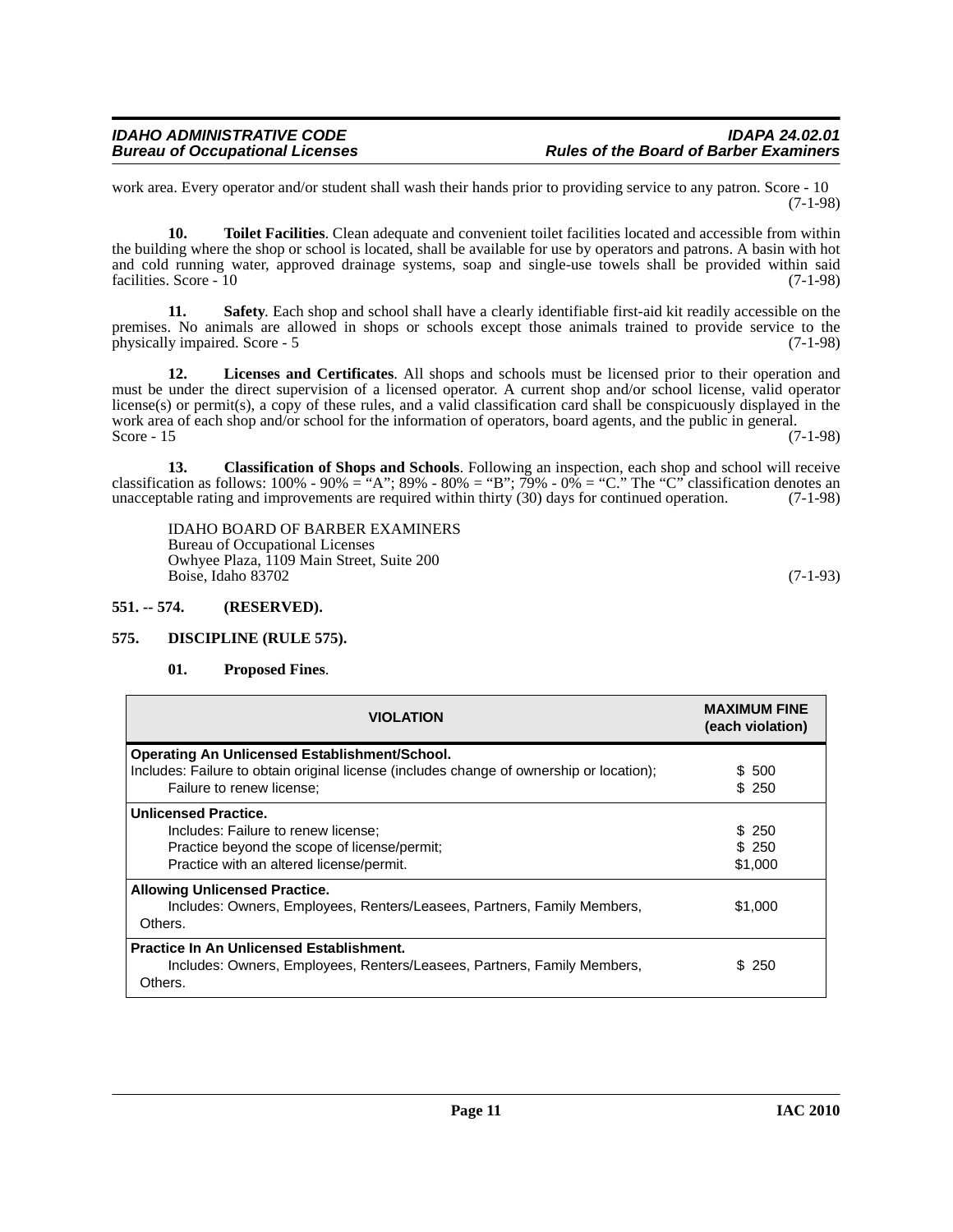| <b>VIOLATION</b>                                                                                                                                                                                                                                                                                                                                                                                                                                                                                                                                                                                                                                                                                                                                                                                                                                                                                                                                      | <b>MAXIMUM FINE</b><br>(each violation) |
|-------------------------------------------------------------------------------------------------------------------------------------------------------------------------------------------------------------------------------------------------------------------------------------------------------------------------------------------------------------------------------------------------------------------------------------------------------------------------------------------------------------------------------------------------------------------------------------------------------------------------------------------------------------------------------------------------------------------------------------------------------------------------------------------------------------------------------------------------------------------------------------------------------------------------------------------------------|-----------------------------------------|
| Failing To Allow The Inspection Of An Establishment.<br>Includes: Failure to admit investigator during business hours;<br>Obstructing/hindering the inspection process;<br>Threatening or exerting physical harm to investigators;<br>Allowing acts of obstruction or harm to occur.                                                                                                                                                                                                                                                                                                                                                                                                                                                                                                                                                                                                                                                                  | \$1,000                                 |
| Failing To Correct Unacceptable Conditions Within 30 Days.<br>Includes: Failure to separate other business/living areas;<br>Failure to maintain floors, walls, ceilings in good repair;<br>Failure to adequately clean instruments;<br>Failure to adequately sanitize instruments;<br>Failure to use clean towels;<br>Failure to maintain sanitary barrier with multi-use capes;<br>Failure to appropriately store instruments/equipment;<br>Failure to appropriately maintain/dispense products;<br>Failure to wear clean washable clothing;<br>Failure to maintain approved water supply;<br>Failure to maintain approved toilet facilities;<br>Failure to wash hands prior to service;<br>Failure to provide first aid kits;<br>Failure to keep pets or birds out of establishment;<br>Failure to prevent fire or safety hazard;<br>Failure to conspicuously display required certificates;<br>Failure to conspicuously display required licenses. | \$250                                   |

(3-18-99)

<span id="page-11-4"></span>**02. Fine in Addition to Other Discipline**. In addition to the above schedule of fines, the Board may impose a fine of up to one thousand dollars (\$1000) in addition to the revocation, suspension, or refusal to issue of any certificate or license and may recover the costs and fees incurred in the investigation and prosecution of a license<br>for the violation of any provision of the licensure act. (3-18-99) for the violation of any provision of the licensure act.

<span id="page-11-3"></span>**03. Costs and Fees in Disciplinary Proceeding**. The Board may order all licensed practitioners to pay the costs and fees incurred by the Board in the investigation or prosecution of the licensee for violation of Section 54-<br>516, Idaho Code. (3-18-99) 516, Idaho Code.

<span id="page-11-0"></span>**576. -- 599. (RESERVED).**

<span id="page-11-1"></span>**600. RULEMAKING HISTORY PRIOR TO JULY 1, 1993 (RULE 600).** AS ADOPTED April 20, 1992; EFFECTIVE May 11, 1992; REISSUED July 1, 1993. (7-1-93)

<span id="page-11-2"></span>**601. -- 999. (RESERVED).**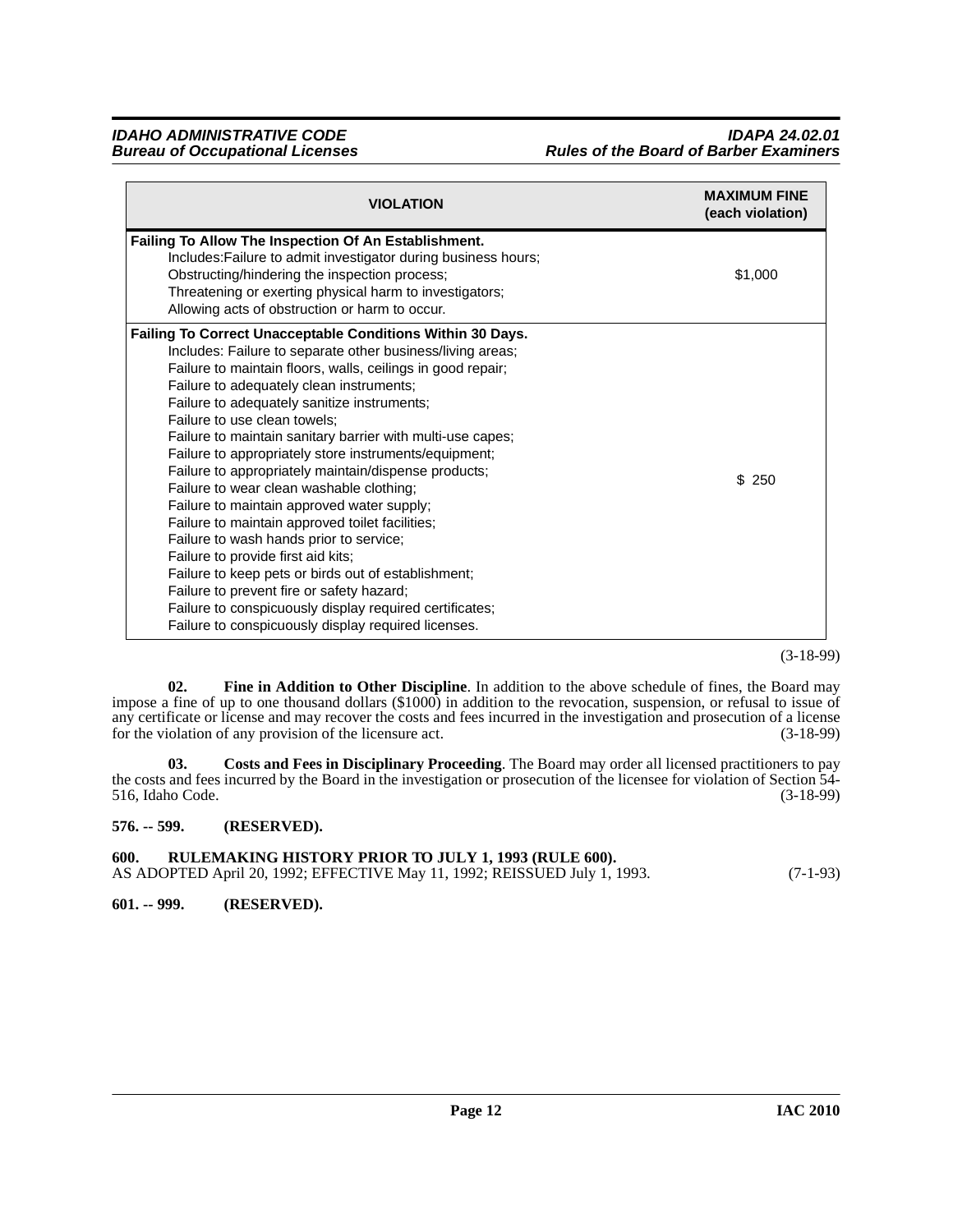**IDAHO ADMINISTRATIVE CODE** *IDAPA 18.01.57 - Permitting Smoker/Nonsmoker Mortality Department of Insurance Tables for Determining Liabilites & Nonforfeiture Benefits*

#### A

[Access, Establishment 3](#page-2-4) [Address Of Idaho Board Of Barber Examiners 2](#page-1-10) [Annual Renewal Fee for Barber & Barber-Stylist License 4](#page-3-4) [Annual Renewal Fee for Barbershop License 4](#page-3-5) [Applications 4](#page-3-6) B [Barber Chair Required 8](#page-7-0) [Barber College 2](#page-1-11) [Barber College Instructor Requirements 7](#page-6-2) [Barber College Maximum Student Enrollment 7](#page-6-3) [Barber Shop 3](#page-2-5) [Barber Shop Changes in Ownership - Location 7](#page-6-4) [Barber Shop Requirements 6](#page-5-2) [Barber Teacher or Instructor 3](#page-2-6) [Barber-Stylist 3](#page-2-7) [Board Meetings 3](#page-2-8) [Board Meetings & Examinations - Dates - Places - Termination Of Records 3](#page-2-9) C [Complete Application for License 4](#page-3-7) [Content & Passing Grade on Exam 5](#page-4-6) [Contiguous Shop, Licensure & Operation Requirements, Barber Shop Requirements 6](#page-5-3) [Costs & Fees in Disciplinary Proceeding 12](#page-11-3) [Curriculum - Hours - Theory - Work Inspected - Attendance - School Examination 8](#page-7-1) D [Definitions, IDAPA 24.02.01, Rules Of The Board Of Barber Examiners 2](#page-1-12) [Degrees 4](#page-3-8) [Direct Personal Supervision 3](#page-2-10) [Discipline 11](#page-10-2) E [Educational Requirements & Equivalency 4](#page-3-9) [Endorsement 5](#page-4-7) [Endorsement Fee 3](#page-2-11) [Equipment Requirements 8](#page-7-2) [Equivalent Tenth Grade Education 4](#page-3-10) [Examination 5](#page-4-8) [Examination/Reexamination Fee 3](#page-2-12) [Examinations 3](#page-2-13) F [Fees 3](#page-2-14) [Fine in Addition to Other Discipline 12](#page-11-4)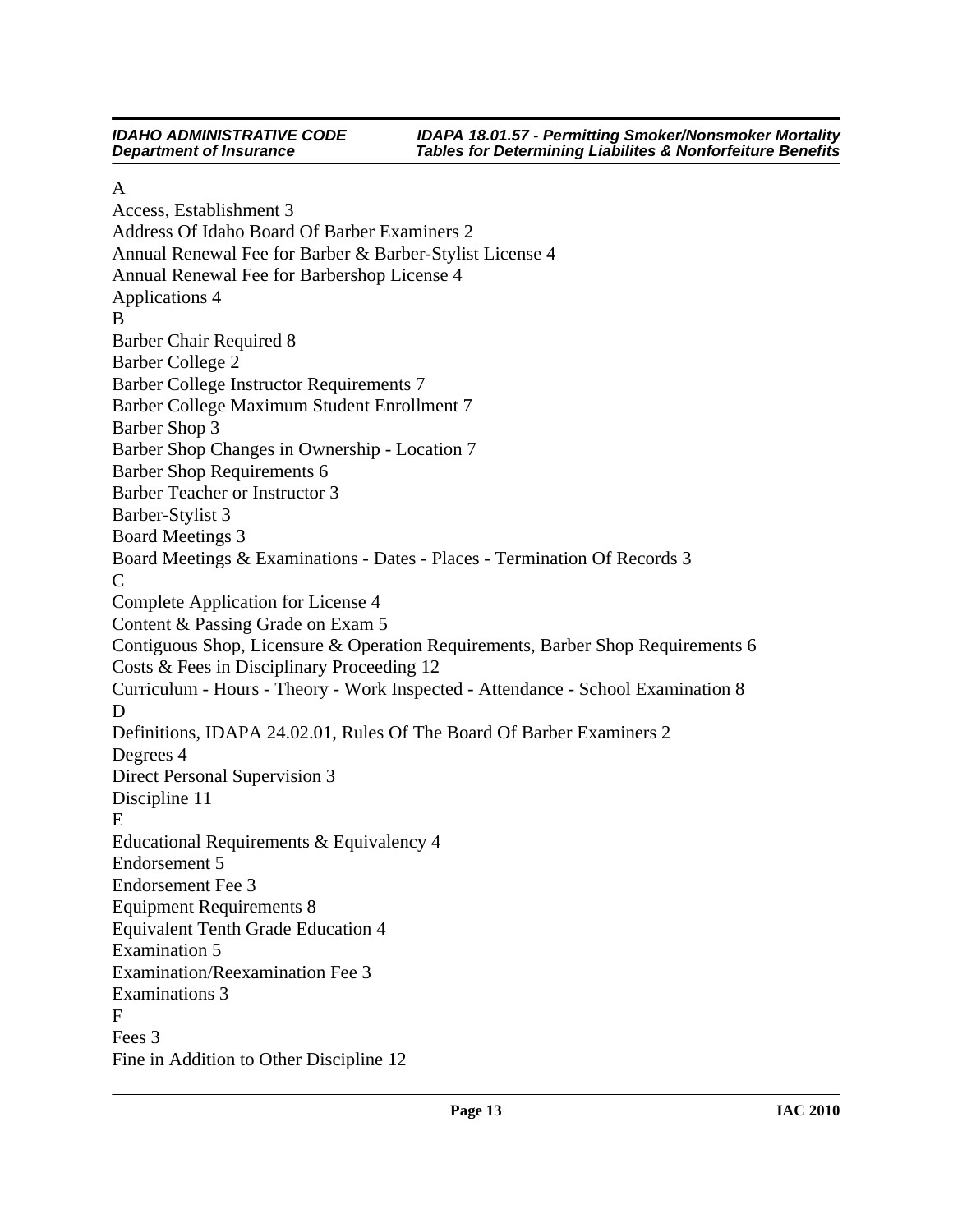#### **IDAHO ADMINISTRATIVE CODE** *IDAPA 18.01.57 - Permitting Smoker/Nonsmoker Mortality Department of Insurance Tables for Determining Liabilites & Nonforfeiture Benefits* [First Aid Kit 2](#page-1-13) G [Grandfather Rights 5](#page-4-9) H [High School Education 4](#page-3-11) [Hospital Grade 2](#page-1-14) I [Identification 7](#page-6-5) [Inspection & Sanitary Rules 10](#page-9-3) L [Licensed Barber Instructor Continued Education 4](#page-3-12) N [Number of Instructors Requirement 10](#page-9-4)  $\Omega$ [Original Barber & Barber-Stylist License Fee 4](#page-3-13) [Original Barbershop License Fee 4](#page-3-14) [Original License & Annual Renewal Fee for Barber College License 4](#page-3-15) [Original Teacher License & Annual Renewal for Teacher License 4](#page-3-16) [Out of State Barber College Requirements 7](#page-6-6) P [Photographs Required 4](#page-3-17) [Practice of Barbering 2](#page-1-15) [Practice of Barber-Styling 3](#page-2-15) [Premises, Inspection & Sanitary Rules 10](#page-9-5) [Primary Shop, Licensure & Operation Requirements, Barber Shop Requirements 6](#page-5-4) [Proposed Fines 11](#page-10-3) Q [Qualifications of Teacher 10](#page-9-6) R [Records 3](#page-2-16) [Records Required of Colleges of Barbering 8](#page-7-3) [Renewal & Reinstatement of Licenses 4](#page-3-18) [Requirements for Licensure by Endorsement 5](#page-4-10) [Requirements for Licensure by Examination 5](#page-4-11) S [Sanitation 7](#page-6-7) [Schools 7](#page-6-8) [Space Required 8](#page-7-4) [Subjects on Exam 6](#page-5-5) T [Teacher Certificate Examination 4](#page-3-19)